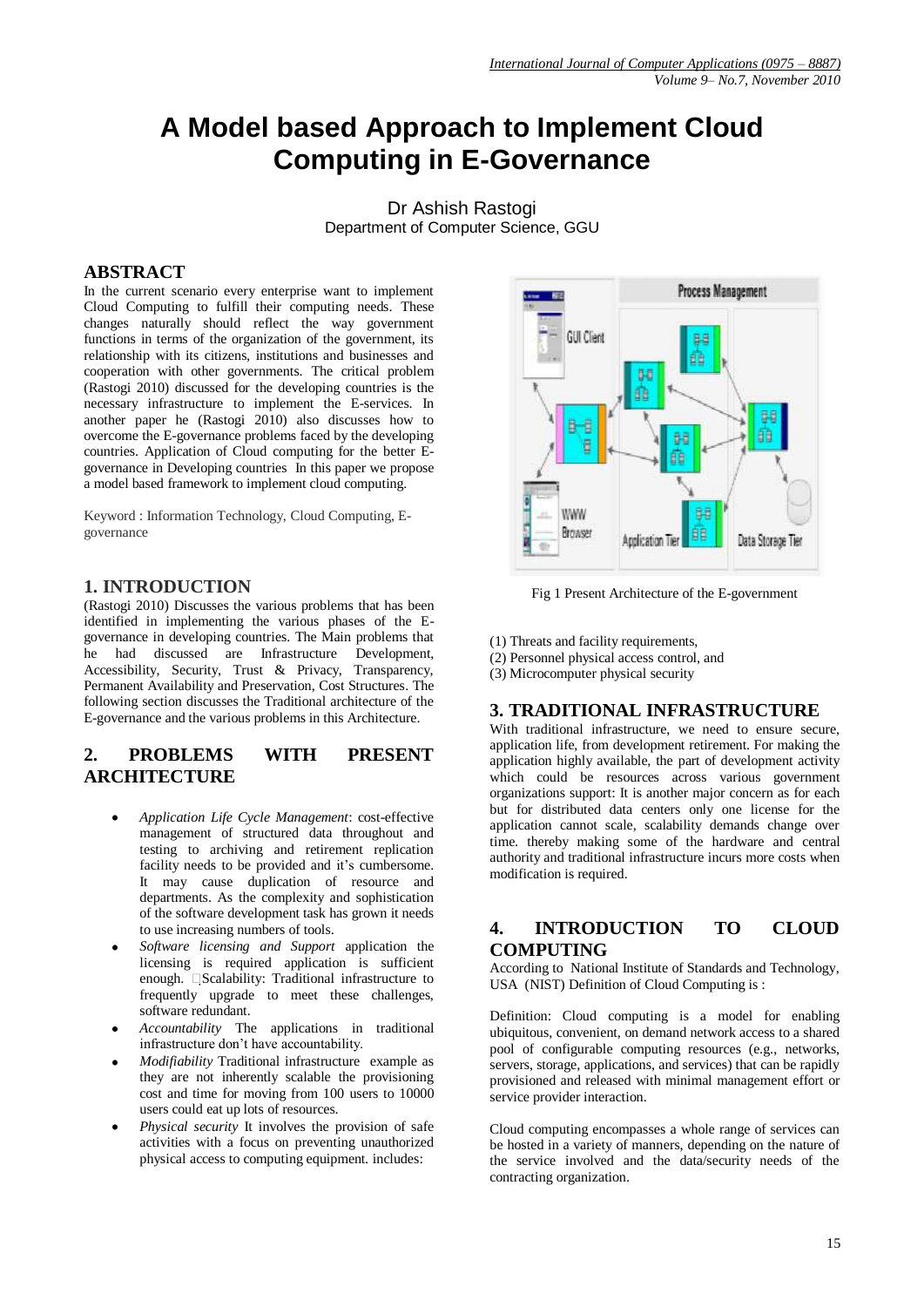However, the basic idea behind the cloud model is that anything that could be done in computing — whether on an individual PC or in a corporate data center — from storing data to collaborating on documents or crunching numbers on large data sets can be shifted to the cloud. Certainly, cloud computing enables a new platform and location-independent perspective on how we communicate, collaborate and work. So long as you can access the Web, you are able to work when and where you wish. With fast, reliable Internet connectivity and computer power, it does not matter where the document, the e-mail or the data the user sees on the screen comes from. Cloud computing enables providers to use distant data centers for cloud computing. Still, while some have predicted the end of the PC era with the rise of the cloud computing model, many believe that most organizations and even individuals will continue to make use of traditional PCs and laptops, even if more and more of their use will be to access the cloud [3].

For individuals, cloud computing means accessing web-based email, photo sharing and productivity software, much of it for free [4]. For organizations, shifting to the cloud means having the ability to contract for computing services on-demand, rather than having to invest to host all the necessary hardware, software and support personnel necessary to provide a given level of services  $\begin{bmatrix} 1 \\ 5 \end{bmatrix}$ . And for governments, the value proposition of the cloud is especially appealing, given both changing demands for IT and challenging economic conditions [6]. See below the Fig 2, Architecture of Cloud Computing for E-governance (Ref IIIT, Hyderabad Cloud Computing for E-Governance A white paper)



Fig 2 Architecture of Cloud Computing

In cloud computing generally we have to define three delivery models

#### **4.1 Software as a Service (SaaS)**

The consumer uses an application, but does not control the operating system, hardware or network infrastructure on which it's running. The capability provided to the consumer is to use the provider's applications running on a cloud infrastructure. The applications are accessible from various client devices through a thin client interface such as a web browser (e.g., web-based email). The consumer does not manage or control the underlying cloud infrastructure including network, servers, operating systems, storage, or even individual application capabilities, with the possible

exception of limited user specific application configuration settings.

#### **4.2 Platform as a Service (PaaS)**

The consumer uses a hosting environment for their applications. The consumer controls the applications that run in the environment (and possibly has some control over the hosting environment), but does not control the operating system, hardware or network



Fig 3 Data Centre Operations in Cloud Computing (Ref IIIT, Hyderabad Cloud Computing for E-GovernanceA white paper)

infrastructure on which they are running. The platform is typically an application framework. The capability provided to the consumer is to deploy onto the cloud infrastructure consumer-created or acquired applications created using programming languages and tools supported by the provider. The consumer does not manage or control the underlying cloud infrastructure including network, servers, operating systems, or storage, but has control over the

deployed applications and possibly application hosting environment configurations.

#### **4.3 Infrastructure as a Service (IaaS)**

The consumer uses "fundamental computing resources" such as processing power, storage, networking components or middleware. The consumer can control the operating system, storage, deployed applications and possibly networking components such as firewalls and load balancers, but not the cloud infrastructure beneath them. The capability provided to the consumer is to provision processing, storage, networks, and other fundamental computing resources where the consumer is able to deploy and run arbitrary software, which can include operating systems and applications. The consumer does not manage or control the underlying cloud infrastructure but has control over operating systems; storage, deployed applications, and possibly limited control of select networking components (e.g., host firewalls).

#### **5. PROPOSED MODEL**

This section discusses the New approach to migrate from Traditional Computing to Cloud Computing. This approach is basically based on the Prototyping model of the Software Engineering. From Traditional Computing to Cloud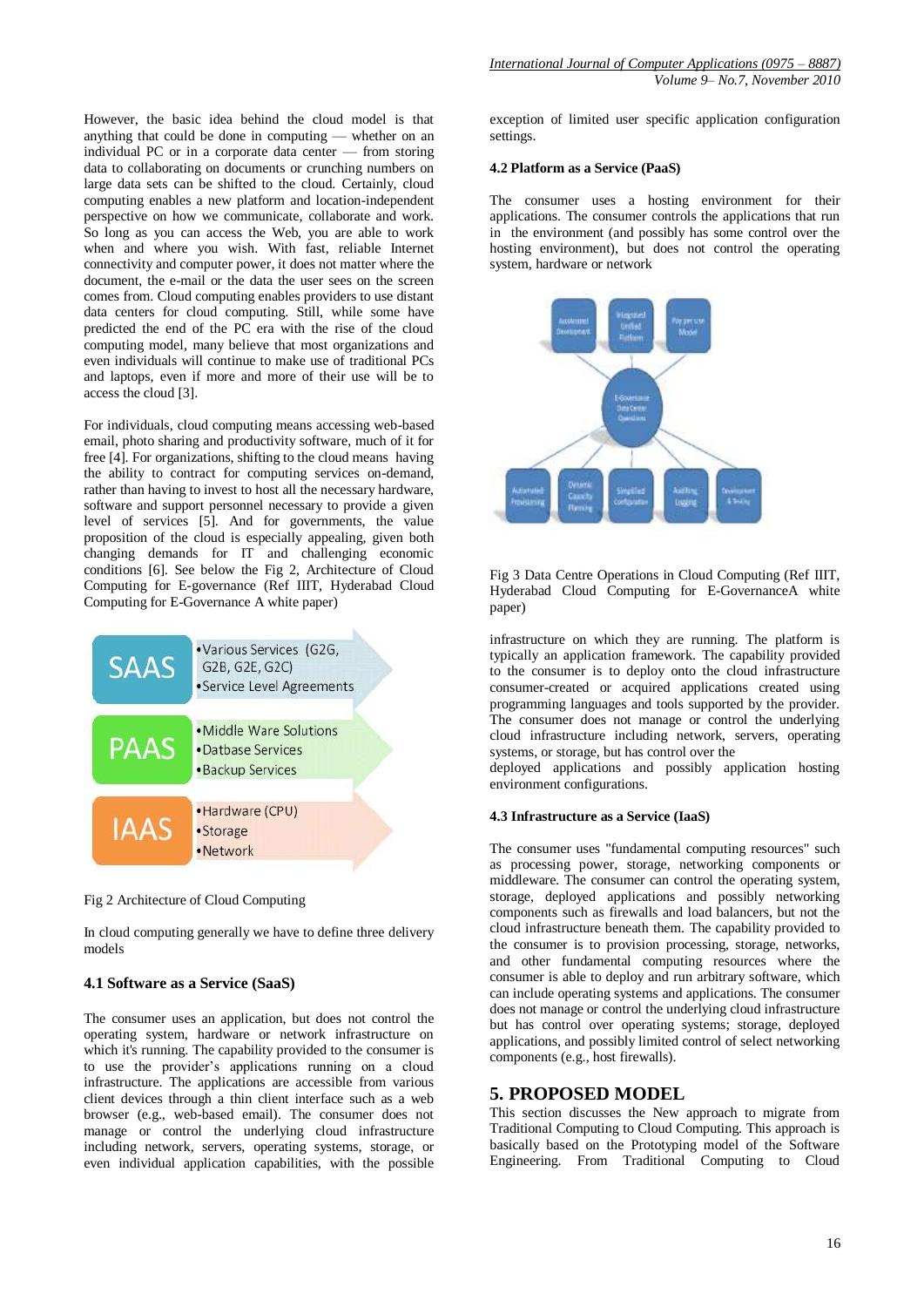Computing is the continuous improvement process till we attain our goals. ( See Fig 4)

#### **5.1. Step One: Learning**

The Cloud Migration Strategy begins with learning about the basics of cloud computing. Cloud computing is the thrust area in computing technology, it will be important for technology transfer to occur—the "techies" in and outside of government will need to go the extra mile to educate and inform the "nontechie" policymakers (agency executives, staffers, and lawmakers) as to the merits and value of cloud computing. It will be especially important to devote sufficient funding for research to establish how cloud computing is working - or not – in various areas and at all levels of government, so as to ground policy and practices in regard to governmental use of cloud computing.

#### **5.2. Step Two: Organizational Assessment**

In the second step the IT officers or Government officials should conduct an assessment of their present IT needs, structure, and capacity utilization. In a cloud computing environment, and study the requirement of addition or reduction of the resources can be added—or subtracted based on needs and demand.

#### **5.3. Step Three: Cloud Prototype**

In the Third step the IT professionals will develop the prototype for cloud computing based on the requirement for the particular project.



Figure 4. The Six-Step Cloud Migration Strategy

#### **5.4. Step Four: Cloud Assessment**

After the internal assessment and external assessment of the prototype outreach stemming from the pilot effort, IT Professions should then conduct an overall IT cloud assessment to determine if their organization has data and applications that could readily move to a cloud environment, and which type of cloud public/private/hybrid cloud would be suitable or usable for these projects. As this assessment progresses, IT decision makers must focus on establishing decision rules as to which data and applications can - and cannot - be housed in any form of cloud environment. In doing so, they will discover a definite field of "cloud-eligible" and "cloud-ineligible" data and applications.

#### **5.5. Step Five: Cloud Rollout Strategy**

At this stage, it is time to begin rolling-out your cloud computing strategy - gaining buy-in from both organizational leadership and IT staffers, and communicating with both internal and external stakeholders as to the goals, progress, and costs/benefits of each cloud project. This is where the cloud goes from being a test effort to become more mainstream in the way the agency manages its data, its operations, and its people. It becomes part of "normal" organizational operations, just as other prior tech innovations (from telephony to fax to the Internet to e-mail and to social media) have become IT tools, used in support of the agency's IT strategy, and more importantly, its overall strategy.

#### **5.6. Step Six: Continuous Improvement**

This is the last step and we call it "continuous improvement" tills we get the fully functional cloud computing based system with live data.

# **6. ADVANTAGES OF CLOUD COMPUTING**

#### **Significant Cost Reduction**

As discussed in section 1 the cost of implementing the Egovernance is very high but in cloud computing available at a fraction of the cost of traditional IT services; upfront capital expenditures eliminated; dramatically reduced IT administrative burden

#### **Increased Flexibility**

On-demand computing across technologies, business solutions and large ecosystems of providers; reduced new solution implementation times.

#### **Access anywhere:**

The services will accessed from a single computer or network. Use different computer or move to portable devices, and applications and documents follow.

#### **Elastic scalability and pay-as-you-go**

Add and subtract capacity as your needs change. Pay for only what you use.

#### **Easy to implement**

No need to purchase hardware, software licenses or implementation services.

#### **Service quality**

Reliable services, large storage and computing capacity, and 24X7 service and up-time.

**Delegate non-critical applications** Outsource non-critical applications to service providers and focus agency IT resources on business-critical applications.

#### **Always the latest software**

Updates are automatic in cloud computing.

#### **Private Public Partnership**

Applications and documents accessible from anywhere in the world, facilitating group collaboration on documents and projects.

### **7. CONCLUSION**

The conclusion drawn from the above research is that we can get the better services than traditional computing with reduced cost with the help of cloud computing. The cloud model will ultimately serve to transform - in a big way - not just government information technology, but IT in the corporate world as well. The transition, however, will take time But cloud computing is one of the best option to implement or enhance the Government services in education, healthcare and social upliftment of the citizens of the developing countries.